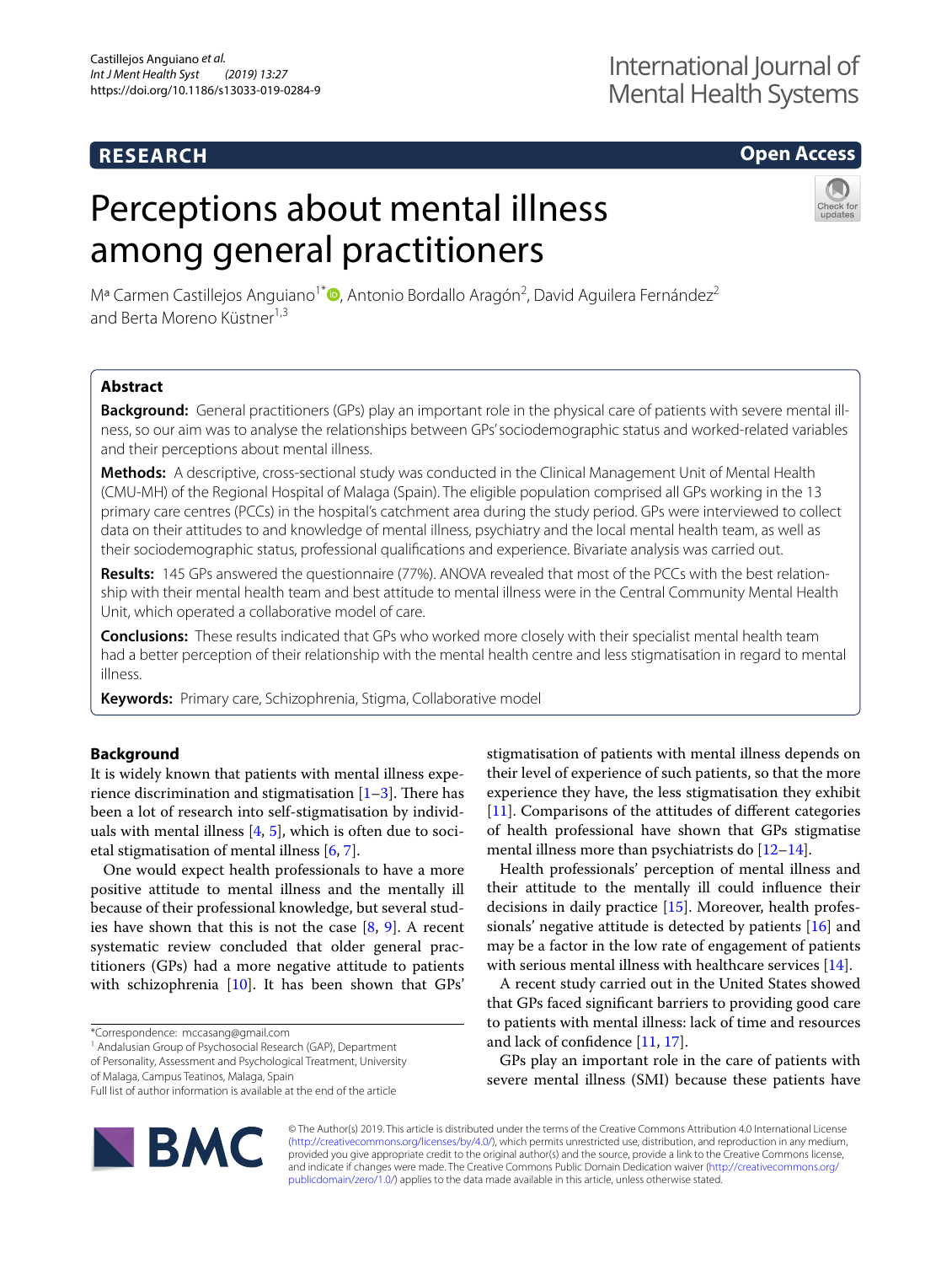higher rates of mortality and morbidity from physical health problems than the general population [\[18–](#page-4-15)[20\]](#page-4-16) and because GPs are the main point of entry into the Spanish health system. We therefore aimed to analyse the relationships between GPs' sociodemographic status, work-related variables and their perceptions regarding mental illness. These perceptions will be defined as the level of satisfaction of GPs with their relationship with the community mental health centre, their erroneous beliefs, stigmatisation and attitudes regarding mental illness and their perception of their level of training in mental health, schizophrenia and other psychotic disorders.".

## **Material and methods**

This was a descriptive, cross-sectional study.

## **Study area and temporal scope**

The study was carried out in the CMU-MH of the Regional Hospital of Malaga, with two Community Mental Health Units (CMHUs), Central and Northern, which together covered a population of 315,159. The Central CMHU included 6 PCCs: Alameda-Perchel, Victoria, Limonar, El Palo, Colmenar and el Rincón de la Victoria; and the Northern CMHU included 7 PCCs: Trinidad, Nueva Malaga, Mirafores, Palma-Pamilla, Ciudad-Jardín, Capuchinos and Carlinda.

The study information was collected from January 1, 2008 to July 1, 2011.

## **Eligible population and sample**

The eligible population comprised 188 GPs working in the 13 PCCs in the catchment area of CMU-MH of the Malaga Regional Hospital during the study period.

### **Questionnaire and study variables**

We used the Primary Care Physicians and Mental Health Questionnaire (MAPSAM-14), which had been validated by the research team [[21\]](#page-4-17), to assess perceptions of GPs towards mental health.

So our dependent variables were scores on the three MAPSAM-14 scales, (1) Relationship: level of satisfaction of GPs with their relationship with the community mental health centre (range 7–15; higher scores indicated greater satisfaction with the relationship); (2) Beliefs: this touched upon erroneous beliefs, stigmas and attitudes regarding mental illness (range 5–12; higher scores indicate more erroneous beliefs and greater stigmatisation); (3) Training: the GPs' perception of their level of training in mental health, schizophrenia and other psychotic disorders (range 5–15; higher scores indicate greater perceived adequacy of training).

The independent variables were age; gender; years in the current place of work ( $\leq$ 3 years;>3 years);

specialisation training as a GP (yes/no); accredited training as a tutors (yes/no); to have any residential training students (yes/no); size of patient list ( $\leq$ 1500;>1500), PCC afliation (Alameda-Perchel, Victoria, Limonar, El Palo, Colmenar, el Rincón de la Victoria, Trinidad, Nueva Malaga, Mirafores, Palma-Pamilla, Ciudad-Jardín, Capuchinos and Carlinda.). These variables were obtained using a self-report questionnaire.

## **Data analysis**

Bivariate analysis of the relationships between the sociodemographic and work-related variables and the MAP-SAM-14 variables (Relationship, Beliefs and Training) was carried out. For the independent dichotomous qualitative variables a Student's t-test was used. And for the independent qualitative polytomous variables, analysis of variance (ANOVA) was used. Diferences were considered signifcant at *p*<0.05.

The statistical program SPSS statistics 22 was used for the construction of the database, the descriptive analyses and for the bivariate analysis.

#### **Results**

There were 188 GPs serving the catchment area of Malaga regional hospital, of whom 145 answered the questionnaire, a response rate of 77%.

The mean age of the sample was  $50.5$  (95% CI 49.5– 51.5; range 35–63) and the median age was 51.5 years (range 35–6 and 64.7% was male. Mean professional experience was 7.2 years (95% CI 5.3–9.1; range 0–30). Forty-four percent of participating GPs had hospital resident training, 64.7% were not accredited training tutors and 60.8% had not led a hospital doctor team in the last 3 years. The mean patient list size was 1608 (95% CI 1538.2–1678.8; median=1500; range 900–2500).

Turning to the MAPSAM-14 variables, the mean scores were as follows: the level of satisfaction of GPs with their relationship with the community mental health centre [Relationship] was  $M=12.51$  (95% CI 12.16–12.87), with the highest level of satisfaction being  $M=15$ ; the dimension [Beliefs] that touched upon erroneous beliefs, stigmas and attitudes regarding mental illness was  $M=8.04$ (95% CI 7.79–8.28), with the highest level of stigmatisation being  $M=12$ ; and the dimension [Training] that measured the perception of GPs of their level of training in mental health, schizophrenia and other psychotic disorders was  $M = 8.61$  (95% CI 6.43–10.80), with the highest rate being  $M=15$ , which indicates greater perceived adequacy of training.

As result of the bivariate analysis, the only dichotomous variable related to the level of satisfaction of GPs with their relationship with the community mental health centre was size of patient list: having a list of more than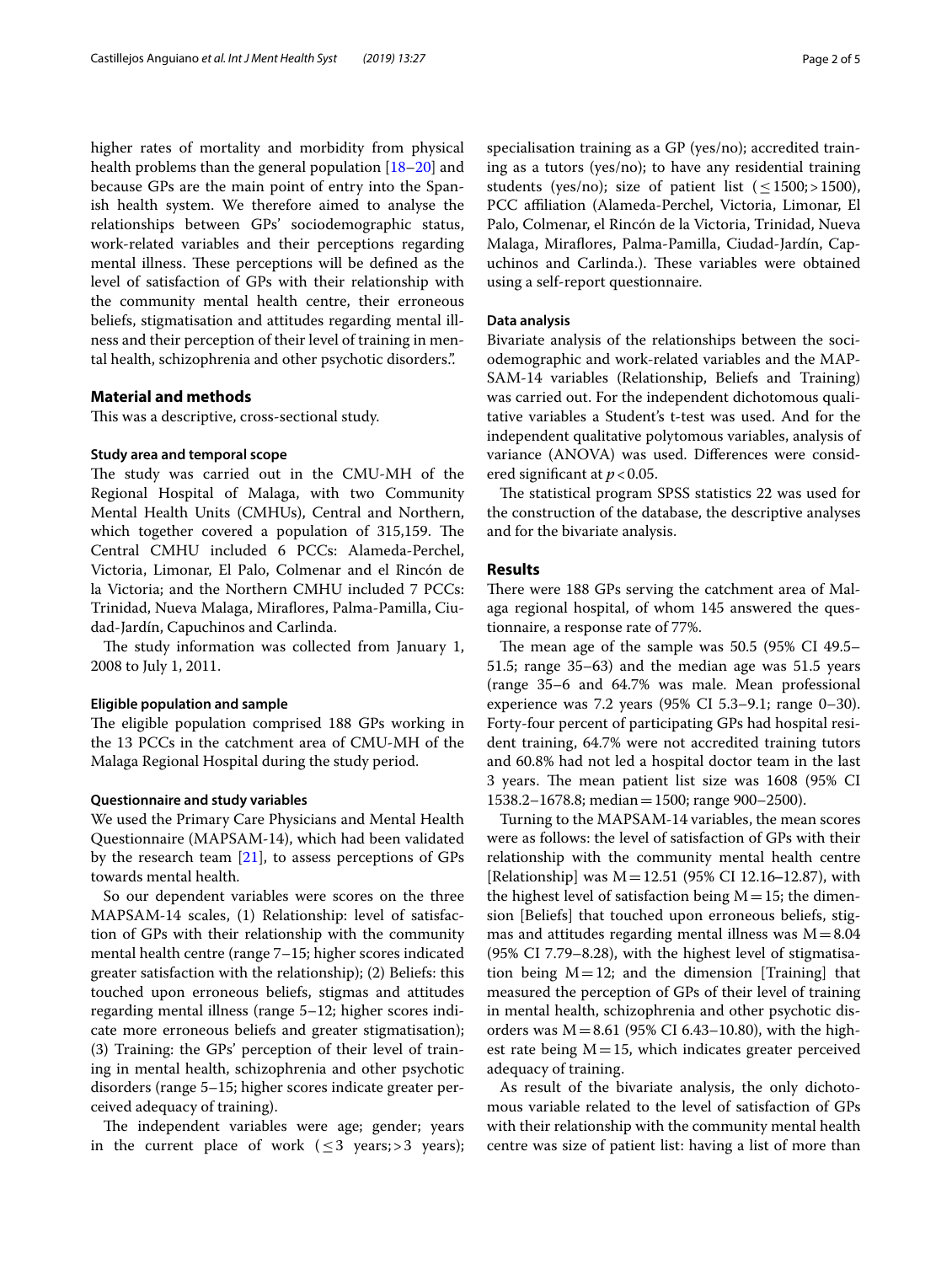1500 patients was associated with a better level of satisfaction with their relationship with the community mental health centre  $(p=0.034)$  (Table [1\)](#page-2-0).

The ANOVA revealed differences between PCCs GPs affiliations with respect to the level of satisfaction with their relationship with the community mental health centre and beliefs about mental illness (both  $ps < 0.001$ ). The PCCs where GPs' perception of the relationship with the local mental health team was best were El Rincón de la Victoria and El Palo. The PCCs where GPs had less stigmatisation regarding mental illness were Victoria, El Palo, El Rincón de la Victoria, Limonar, Alameda-Perchel and Nueva Malaga (Table [2\)](#page-2-1); all these PCCs were linked with the Central CMHU except for Nueva Malaga.

<span id="page-2-0"></span>

|  | Table 1 Student's t-tests for GPs' sociodemographic status, professional experience and qualifications |  |  |
|--|--------------------------------------------------------------------------------------------------------|--|--|
|  |                                                                                                        |  |  |

|                                           | t        | df  | p value | <b>Mean differences</b> | <b>Standard error</b><br>differences | 95% confidence interval |                    |
|-------------------------------------------|----------|-----|---------|-------------------------|--------------------------------------|-------------------------|--------------------|
|                                           |          |     |         |                         |                                      | <b>Lower limit</b>      | <b>Upper limit</b> |
| D1: Relationship                          |          |     |         |                         |                                      |                         |                    |
| Gender                                    | $-1.739$ | 140 | 0.084   | $-0.626$                | 0.360                                | $-1.338$                | 0.086              |
| Years in the current place of work        | $-0.074$ | 91  | 0.941   | $-0.033$                | 0.443                                | $-0.912$                | 0.846              |
| Specialisation training as a GP           | 0.882    | 137 | 0.379   | 0.324                   | 0.368                                | $-0.403$                | 1.501              |
| Accredited training as a tutors           | 0.515    | 140 | 0.607   | 0.194                   | 0.377                                | $-0.552$                | 0.941              |
| To have any residential training students | 0.589    | 140 | 0.557   | 0.221                   | 0.374                                | $-0.519$                | 0.960              |
| Size of patient list                      | $-2.139$ | 140 | 0.034   | $-0.780$                | 0.365                                | $-1.500$                | $-0.059$           |
| D2: Beliefs                               |          |     |         |                         |                                      |                         |                    |
| Gender                                    | 0.882    | 140 | 0.379   | 0.224                   | 0.254                                | $-0.278$                | 726                |
| Years in the current place of work        | 1.558    | 91  | 0.123   | 0.504                   | 0.323                                | $-0.139$                | 1.146              |
| Specialisation training as a GP           | $-1.462$ | 137 | 0.146   | $-0.372$                | 0.255                                | $-0.876$                | 0.131              |
| Accredited training as a tutors           | $-1.264$ | 140 | 0.208   | $-0.332$                | 0.263                                | $-0.852$                | 0.187              |
| To have any residential training students | $-1.736$ | 140 | 0.085   | $-0.450$                | 0.259                                | $-0.963$                | 0.063              |
| Size of patient list                      | 1.391    | 140 | 0.166   | 0.358                   | 0.257                                | $-0.151$                | 0.867              |
| D3: Training                              |          |     |         |                         |                                      |                         |                    |
| Gender                                    | 0.585    | 143 | 0.559   | 1.307                   | 2.232                                | $-3.105$                | 5.718              |
| Years in the current place of work        | $-1.419$ | 93  | 0.159   | $-3.896$                | 2.746                                | $-9.348$                | 1.557              |
| Specialisation training as a GP           | $-0.413$ | 140 | 0.680   | $-0.936$                | 2.265                                | $-5.414$                | 3.543              |
| Accredited training as a tutors           | $-1.285$ | 143 | 0.201   | $-2.982$                | 2.321                                | $-7.570$                | 1.606              |
| To have any residential training students | $-1.109$ | 142 | 0.269   | $-2.115$                | 1.907                                | $-5.885$                | 1.654              |
| Size of patient list                      | 1.635    | 143 | 0.107   | 4.466                   | 2.731                                | $-1.002$                | 9.933              |

<span id="page-2-1"></span>**Table 2 ANOVA of primary care centre diferences in relationship with the local mental health team, beliefs about mental illness and perceptions of the adequacy of training in mental health**

|                          | Sum of squares | df  | Root mean square | F     | p value |
|--------------------------|----------------|-----|------------------|-------|---------|
| D1: Relationship         |                |     |                  |       |         |
| Between groups           | 186.835        | 12  | 15.570           | 4.360 | < 0.001 |
| Within groups            | 460.637        | 129 | 3.571            |       |         |
| Total                    | 647.472        | 141 |                  |       |         |
| D <sub>2</sub> : Beliefs |                |     |                  |       |         |
| Between groups           | 90.570         | 12  | 7.548            | 4.303 | < 0.001 |
| Within groups            | 226.254        | 129 | 1.754            |       |         |
| Total                    | 316.824        | 141 |                  |       |         |
| D3: Training             |                |     |                  |       |         |
| Between groups           | 1957.781       | 12  | 163.148          | 0.914 | 0.535   |
| Within groups            | 23,568.591     | 132 | 178.550          |       |         |
| Total                    | 25,526.372     | 144 |                  |       |         |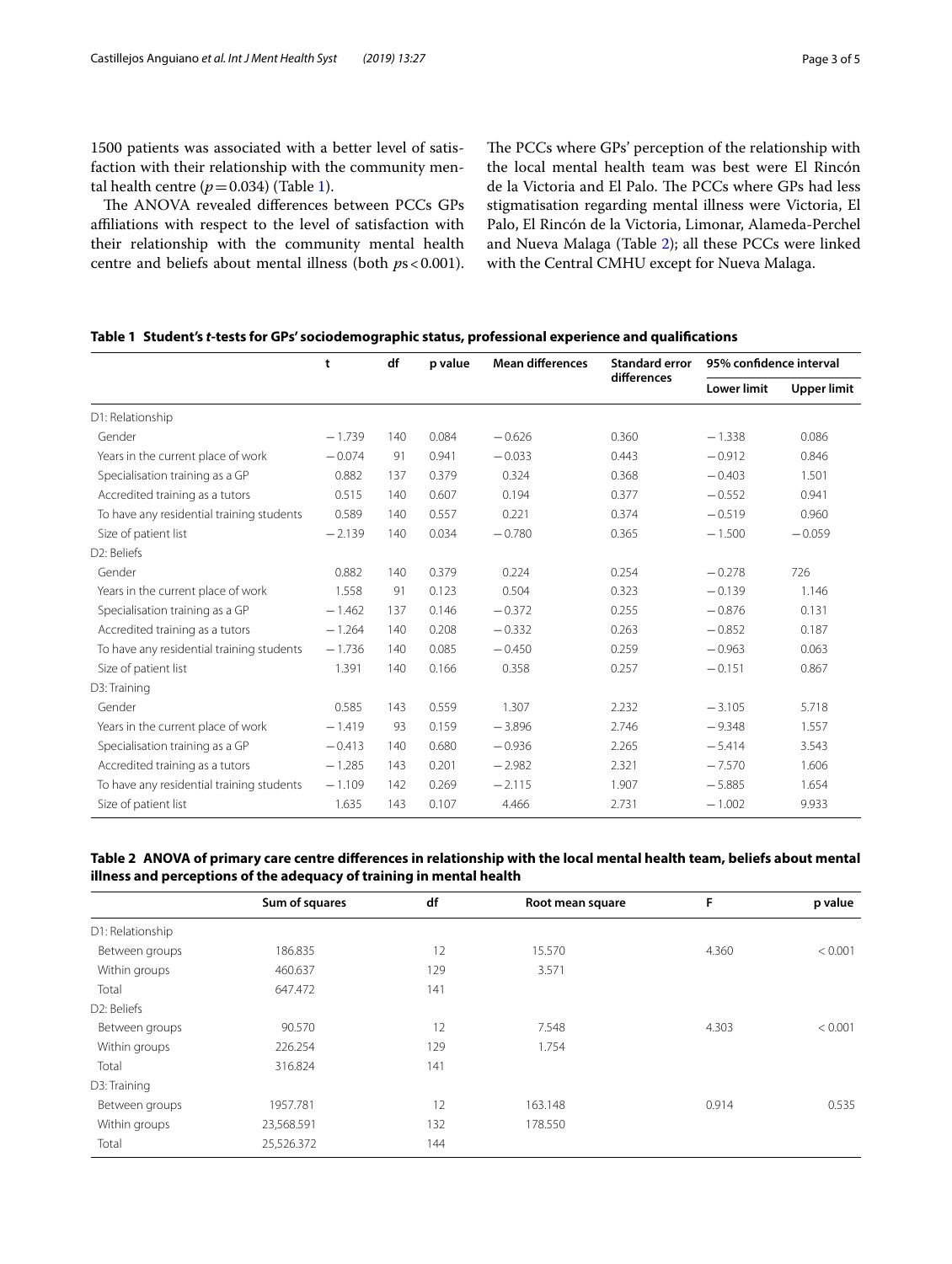## **Discussion**

This study analysed the relationships between the three MAPSAM-14 dimensions (level of satisfaction of GPs with their relationship with the community mental health centre, their erroneous beliefs, stigmatisation and attitudes regarding mental illness and their perception of their level of training in mental health, schizophrenia and other psychotic disorder) and GPs' age, gender and professional experience and qualifcations.

The only variable associated with GPs' relationship with their local mental health teams was the size of their patient list; those GPs with a longer list (>1500) perceived that they had a better relationship with the mental health team, perhaps because they had more contact with it and, therefore, this fact could be valued by the GPs as a more efective communication and relationship.

None of the sociodemographic or work-related variables was associated with GPs' beliefs about mental illness, which conficts with the results of Rojas-Vistorte et al. and Lam et al.  $[10, 22]$  $[10, 22]$  $[10, 22]$ . They found that GPs who stigmatised mental illness tended to be more experienced, female, work at hospital level and not to have relatives or friends afected by mental disorders.

Finally, GPs perception of the adequacy of their training in mental health problems was not associated with any of the sociodemographic or work-related variables.

Our most important fnding, however, was that GPs' perception of their relationship with the local mental health team and their beliefs about mental illness varied according to their PCC affiliation. The GPs which reported the best relationship with the community mental health centre were all working in PCCs located in the catchment area of the Central CMHU. Similarly, GPs afliated to the six teams with the lowest Belief scores (i.e. less erroneous beliefs, stigmas and attitudes regarding mental illness) all but one (Nueva Malaga) belonged to the Central CMHU catchment area. At the time of the study the Central CMHU had been working collaboratively with GPs for over 15 years, whereas the Northern CMHU had more traditional working relationships with GPs. This suggests that collaborative working improves communication and relationships between specialist mental health teams and GPs. It may also help to minimise misunderstanding of mental illness amongst GPs, because greater contact between GPs and mental health teams may increase GPs' knowledge and understanding of mental illness; this relationship between contact with mental health services and knowledge of mental illness has in fact been observed in the general population [\[23](#page-4-19)]. Probably these aspects favour better care for patients with mental illness from Primary Care. At present, new, more collaborative relationship between primary and secondary care are being introduced in order to provide patients with mental illness with better, more holistic care [\[24](#page-4-20)]. Collaborative ways of working have been shown to improve the care of patients with severe mental illness [\[25](#page-4-21)[–27](#page-4-22)]. A study carried out in a rural area showed that patients preferred services where there was an emphasis on collaboration between primary care and specialist mental health services [\[28\]](#page-4-23).

## **Strengths and limitations**

- This study analysed multiple associations between GPs' characteristics and their attitude to and knowledge of mental illness and their relationship with their local mental health team.
- The study was carried out in a clinical mental health management unit with considerable experience of working collaboratively with primary care practitioners; the unit concerned is one of the pioneers in this area in Andalucia.
- The study was carried out in a wide catchment area, including participants from 13 primary care centres. However, we could not consider diferences between rural and urban PCCs as we had only one small PCC in a rural area.
- For unknown reasons not all GPs in the study area participated, and in some cases, the number of GPs per centre was very low. However, in general, the participation rate was high.
- We should be aware that there could be a bias concerning GPs who answer the questionnaire as they could have a better perception of their level of training in mental health or a more positive attitude towards mental illness.
- We did not analyse nursing staff, although they are very involved in the treatment of patients with mental illness.

## **Conclusion**

In this study we analysed relationships between multiple GP characteristics and GPs' attitudes to mental illness, but our main fnding was that GPs working at PCCs in the catchment area of Central CMHU, which had much greater experience of working collaboratively with GPs than the other CMHU in the study, perceived themselves to have a better relationship with their local mental health centre and less stigmatisation regarding mental illness.

## **Relevance for clinical practice**

Due to the results obtained, and given the important role that GPs play in caring for the physical health of patients with severe mental illness, we strongly recommend that